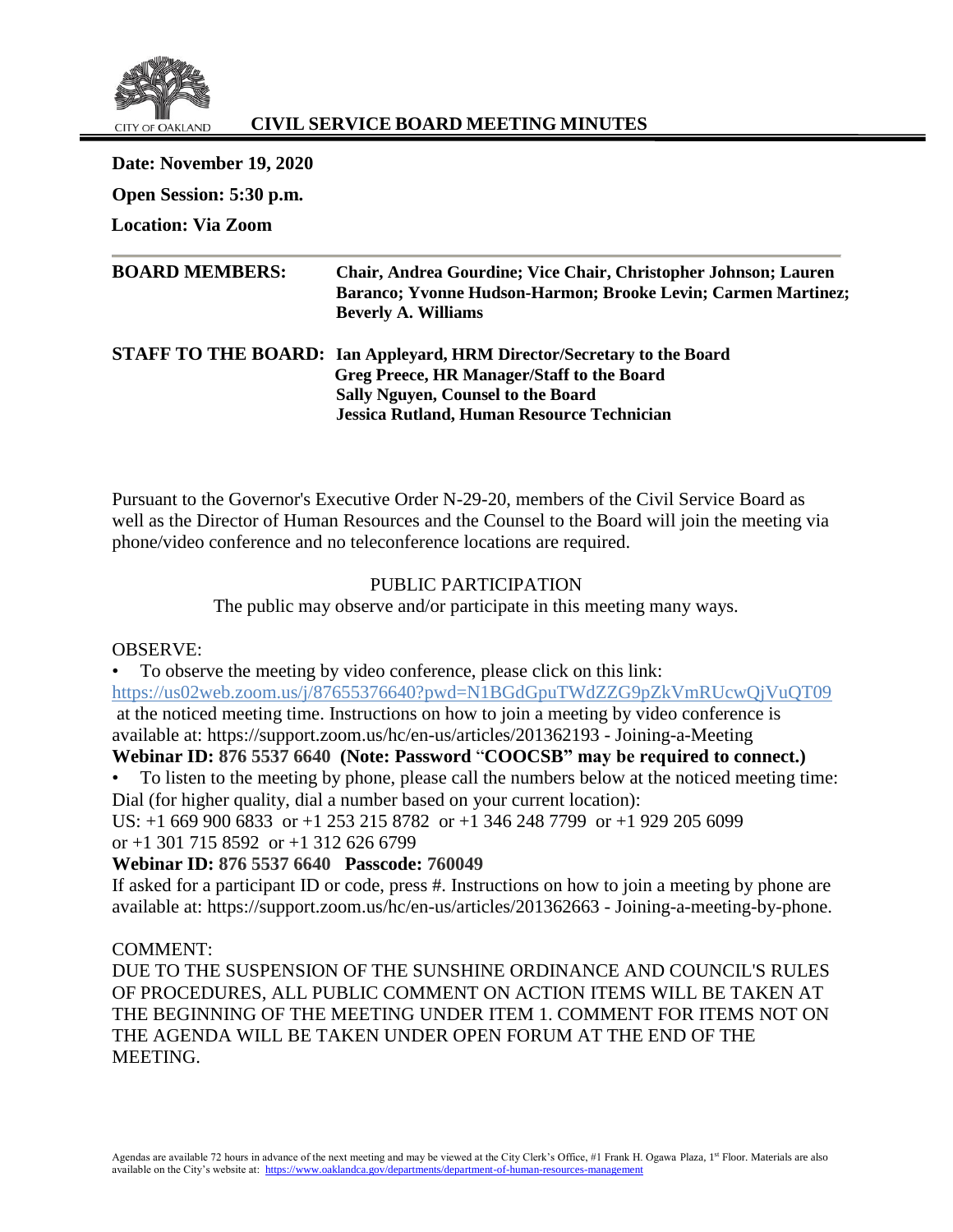There are two ways to make public comment within the time allotted for public comment on an eligible Agenda item.

• To comment by Zoom video conference, click the "Raise Your Hand" button to request to speak when Public Comment is being taken on an eligible agenda item at the beginning of the meeting. You will then be unmuted, during your turn, and allowed to participate in public comment. After the allotted time, you will then be re-muted. Instructions on how to "Raise Your Hand" is available at: https://support.zoom.us/hc/en-us/articles/205566129 - Raise-Hand-In-Webinar.

• To comment by phone, please call on one of the above listed phone numbers. You will be prompted to "Raise Your Hand" by pressing "\*9" to request to speak when Public Comment is being taken on an eligible agenda Item at the beginning of the meeting. You will then be unmuted, during your turn, and allowed to make public comments. After the allotted time, you will then be re-muted. Instructions of how to raise your hand by phone are available at: https://support.zoom.us/hc/en-us/articles/201362663 - Joining-a-meeting-by-phone.

If you have any questions, please email Greg Preece, Human Resources Manager at GPreece@oaklandca.gov. – Human Resources Management Department.

# **OPEN SESSION AGENDA**

# **ROLL CALL**

## **1) PUBLIC COMMENT:**

# **COMMENT ON ALL ACTION ITEMS WILL BE TAKEN AT THIS TIME. COMMENTS FOR ITEMS NOT ON THE AGENDA WILL BE TAKEN DURING OPEN FORUM.**

**2) APPROVAL OF THE NOVEMBER 19, 2020 CIVIL SERVICE BOARD MEETING AGENDA** ACTION

**45018 A motion was made by Board Member Williams and seconded by Vice-Chair Johnson to pull Item 6c from the agenda and to approve the remaining November 19, 2020 Civil Service Board Meeting Agenda as presented. The motion passed.**

**Votes:** Board Member Ayes: 7 – Gourdine, Johnson, Williams, Levin, Baranco, Martinez, Hudson-Harmon

Board Member Noes: None Board Member Abstentions: None Board Members Absent: None

# **3) UPDATES, SECRETARY TO THE BOARD** INFORMATION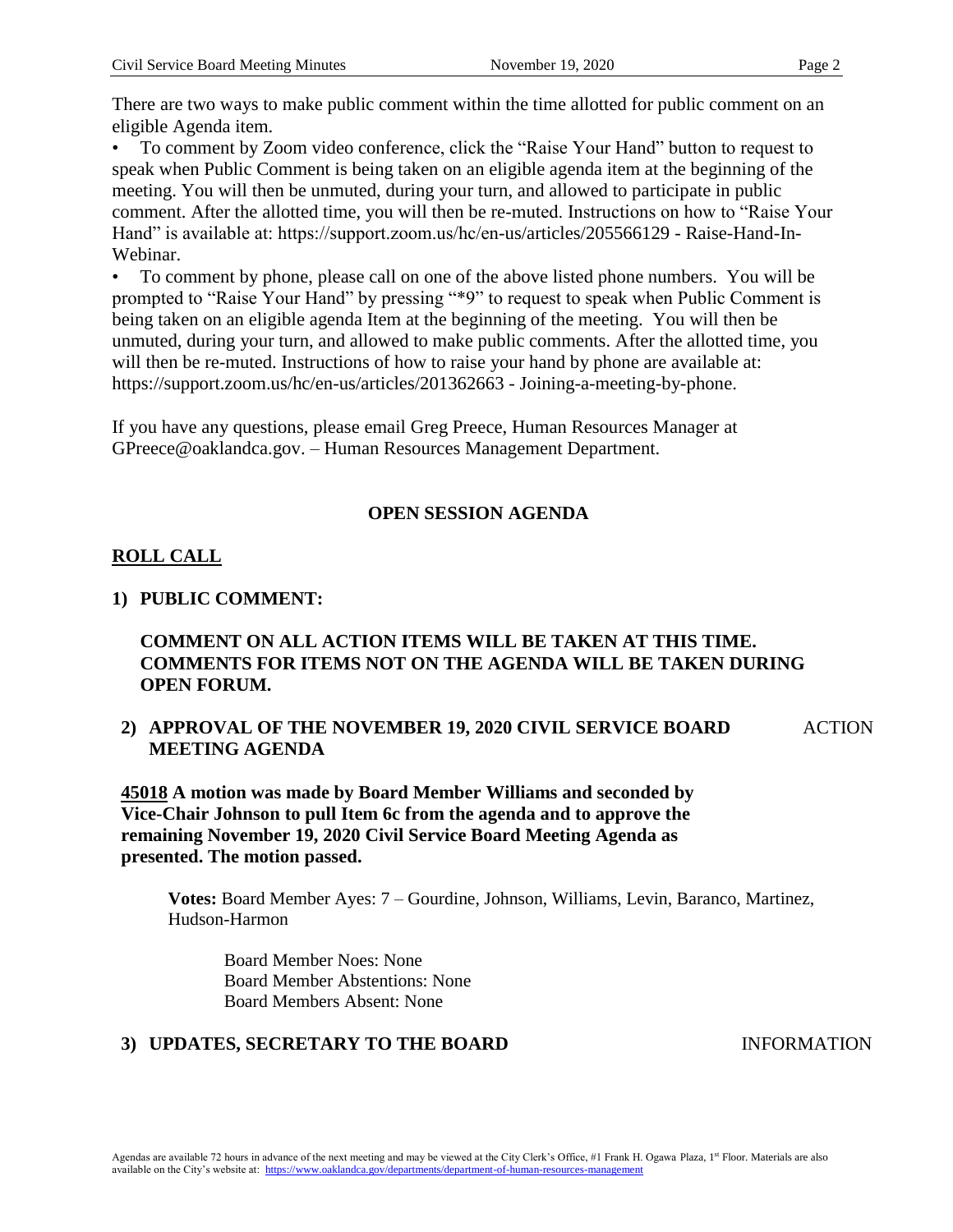## **4) CONSENT CALENDAR:**

- a) Approval of Provisional Appointments (0)
	- There are no requests for provisional appointments.
- b) Approval of Employee Requests for Leave of Absence (4)
	- Human Services Department (1)
	- Oakland Public Library (1)
	- Oakland Public Works Department (1)
	- Oakland Police Department (1)
- c) Approval of Revised Classification Specifications (0)
	- There are no requests for revised specifications.

#### **45019 A motion was made by Board Member Hudson-Harmon and seconded by Board Member Williams to approve the November 19, 2020 Civil Service Board Meeting Consent Calendar as presented. The motion passed.**

**Votes:** Board Member Ayes: 7 – Gourdine, Johnson, Williams, Levin, Baranco, Martinez, Hudson-Harmon

> Board Member Noes: None Board Member Abstentions: None Board Members Absent: None

## **5) OLD BUSINESS:**

a) Approval of October 15, 2020 Special Civil Service Board Meeting **Minutes ACTION** 

### **45020 A motion was made by Board Member Williams and seconded by Board Member Levin to approve the October 15, 2020 Civil Service Board Meeting Agenda. The motion passed.**

**Votes:** Board Member Ayes: 6 – Gourdine, Johnson, Williams, Levin, Martinez, Hudson-Harmon

> Board Member Noes: None Board Member Abstentions: Baranco Board Members Absent: None

**ACTION**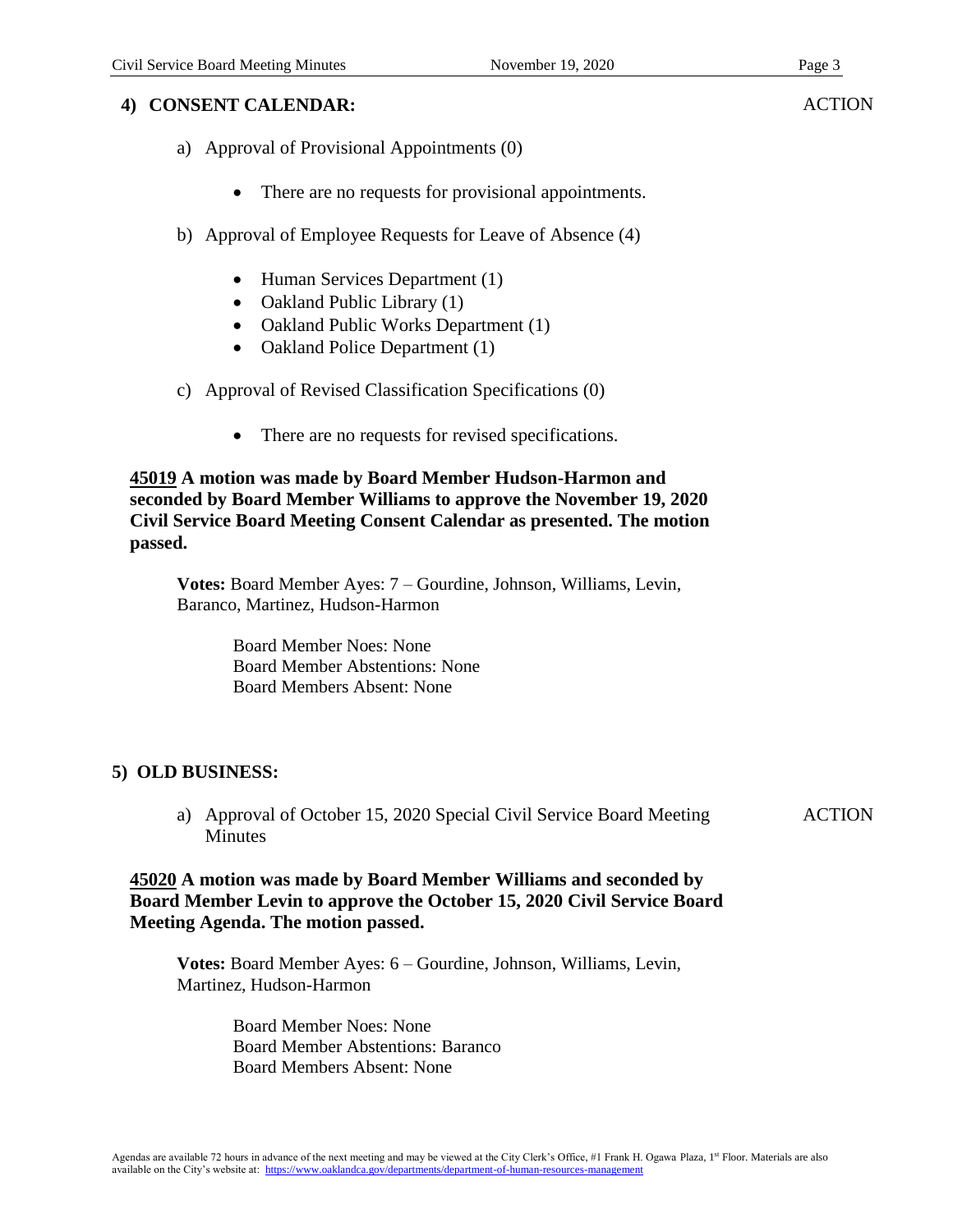| b) Determination of Schedule of Outstanding Board Items                                                                                                                                                                                                                                                                                               | <b>INFORMATION</b> |
|-------------------------------------------------------------------------------------------------------------------------------------------------------------------------------------------------------------------------------------------------------------------------------------------------------------------------------------------------------|--------------------|
| Informational Report on the Status of Temporary Assignments for<br>C)<br>Temporary Contract Service Employees (TCSEs) and Exempt<br>Limited Duration Employees (ELDEs) Including a Report of the<br>Names, Hire Dates, and Departments of all ELDE's and TCSEs in<br>Accordance with the Memorandum of Understanding Between the<br>City and Local 21 | <b>INFORMATION</b> |
| <b>Update on Common Class Study</b><br>d)                                                                                                                                                                                                                                                                                                             | <b>INFORMATION</b> |
| 6) NEW BUSINESS:                                                                                                                                                                                                                                                                                                                                      |                    |
| City Council Zero Tolerance Policy Legislation<br>a)                                                                                                                                                                                                                                                                                                  | <b>INFORMATION</b> |
| b) Update Regarding Measure Q Hiring Efforts                                                                                                                                                                                                                                                                                                          | <b>INFORMATION</b> |
| e) Approval of New Classification Specification for Safety and Business<br>Continuity Officer (Port of Oakland)                                                                                                                                                                                                                                       | <b>ACTION</b>      |
| *Item 6c moved to December 17, 2020 Civil Service Board Meeting Agenda                                                                                                                                                                                                                                                                                |                    |
| d) Approval of New Classification Specification for Deputy Director of<br>Workplace and Employment Standards and Approval of the Exemption<br>of the Classification from the Provisions of Civil Service Pursuant to<br>Charter Section 902(f)                                                                                                        | <b>ACTION</b>      |
| 45021 A motion was made by Board Member Williams and seconded by Board<br>Member Martinez to approve the New Classification Specification for Deputy<br>Director of Workplace & Employment Standards. The motion passed.                                                                                                                              |                    |
| Votes: Board Member Ayes: 7 – Gourdine, Johnson, Williams, Levin, Baranco,<br>Martinez, Hudson-Harmon                                                                                                                                                                                                                                                 |                    |
| <b>Board Member Noes: None</b><br><b>Board Member Abstentions: None</b><br><b>Board Members Absent: None</b>                                                                                                                                                                                                                                          |                    |
| 45022 A motion was made by Vice Chair Johnson and seconded by Board<br>Member Williams to approve the Exemption of the New Classification of<br>Deputy Director of Workplace & Employment Standards from the Provisions<br>of Civil Service Pursuant to Charter Section 902(f). The motion passed.                                                    |                    |

**Votes:** Board Member Ayes: 7 – Gourdine, Johnson, Williams, Levin, Baranco, Martinez, Hudson-Harmon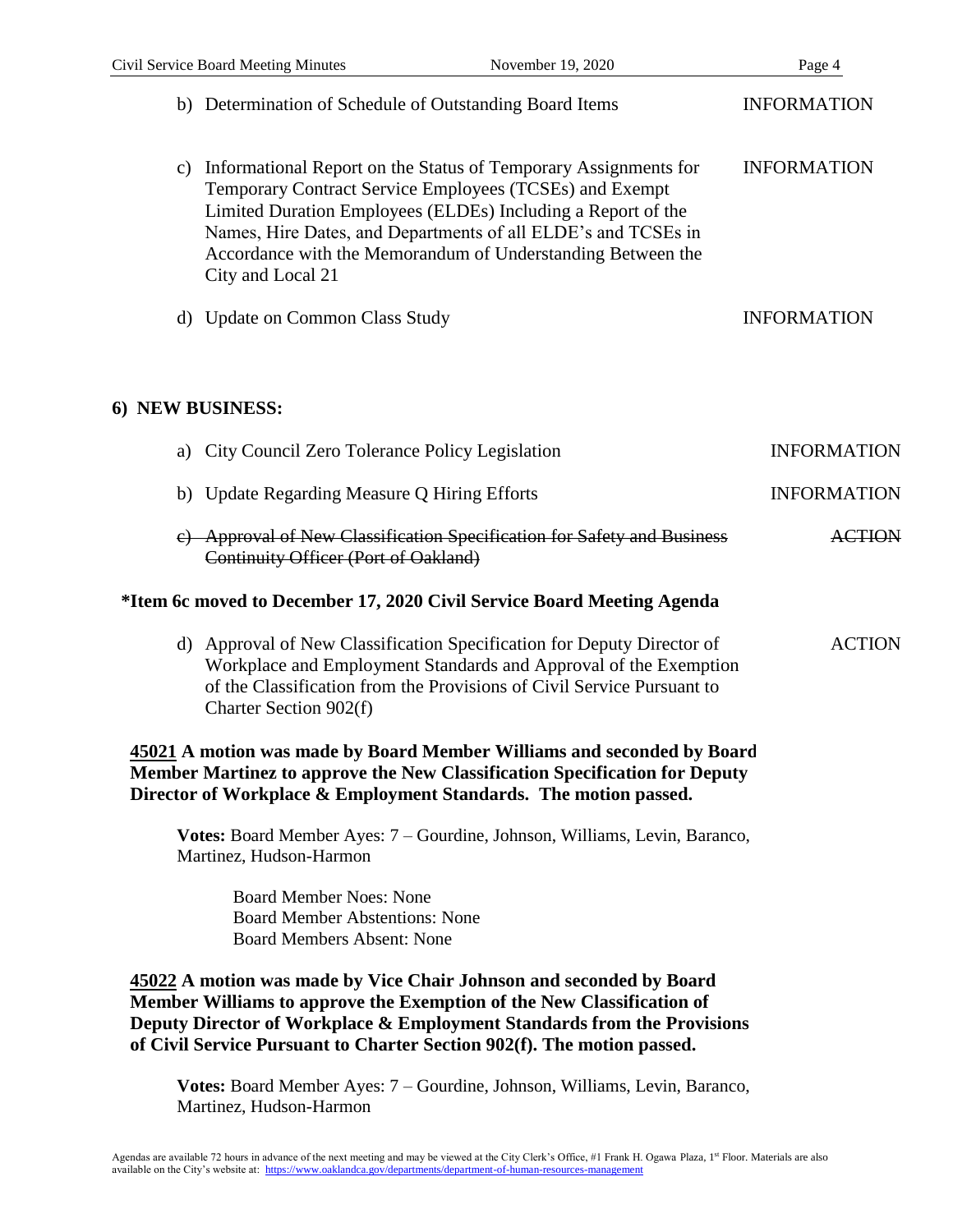Board Member Noes: None Board Member Abstentions: None Board Members Absent: None

#### **7) OPEN FORUM**

#### **8) ADJOURNMENT**

### **45023 A motion was made by the Board to adjourn the meeting. The motion passed via voice vote and the meeting was adjourned at 6:40pm.**

**Votes:** Board Member Ayes: 7 – Gourdine, Johnson, Williams, Levin, Baranco, Martinez, Hudson-Harmon

Board Member Noes: None Board Member Abstentions: None Board Members Absent: None

NOTE: The Civil Service Board meets on the 3rd Thursday of each month. The next meeting is scheduled to be held on Thursday, December 17, 2020. All materials related to agenda items must be submitted by Thursday, December 3, 2020. For any materials over 100 pages, please also submit an electronic copy of all materials.